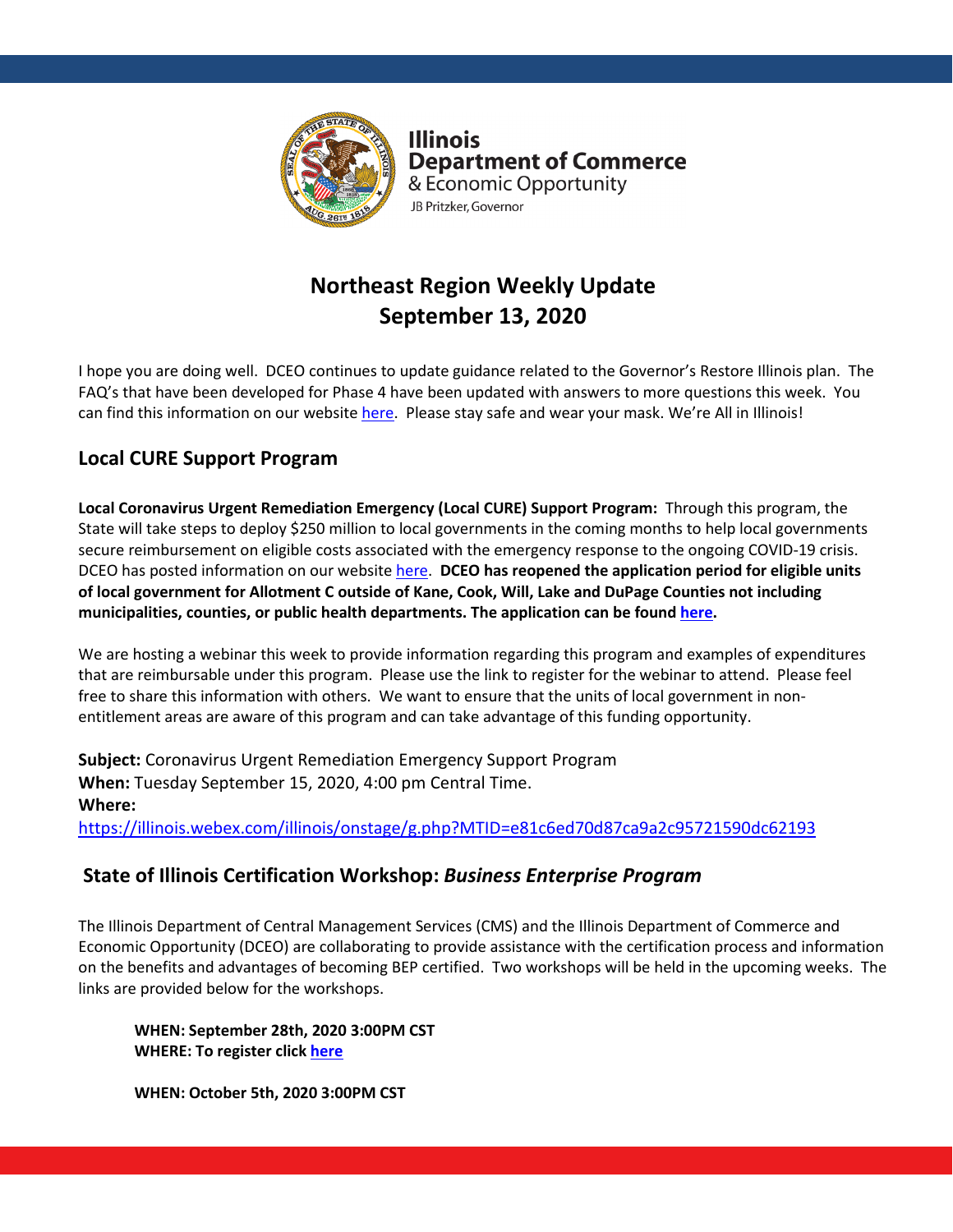#### **WHERE: To register clic[k HERE](https://illinois.webex.com/illinois/onstage/g.php?MTID=e01c34fd8d7910b37feffcf1f659fce28)**

#### **Restore Illinois**

Please remain vigilant to follow the guidelines. Guidance documents and tool kits for Phase 4 mitigation can be found on our website [here.](https://www2.illinois.gov/dceo/Pages/default.aspx) The Illinois Department of Public Health also has numerous guidance documents and other information on their website at<http://dph.illinois.gov/covid19> including guidance for places of worship, funeral homes, and swimming facility guidelines. Additionally, the Illinois Department of Finance and Professional Regulation has information and guidance for industries regulated by that office. You can access their website [here.](https://www.idfpr.com/) If you or anyone in your community has questions on these guidance documents or wants clarification on the guidelines, please don't hesitate to reach out to the Department.

If you want to receive updates from the Department as we send out information, you can fill out this [form](https://lp.constantcontactpages.com/su/oBArKbV) and you'll be added to our Department contact list. This will include additional information on the new COVID-19 relief programs as well as other important information. I also encourage you to follow us on our social media channels for real time updates.

For additional information or questions, you can contact me by phone at 217-836-4513 or by email at [joseph.mckeown@illinois.gov](mailto:joseph.mckeown@illinois.gov) . I will respond to your message as quickly as I can. Additionally, if you have upcoming meetings or events and would like DCEO to participate, please reach out to me. One of our goals is to ensure information about our programs and activities is getting out to the communities and we're happy to participate.

#### **Coronavirus Response:**

#### **DCEO Programs**

#### **Business Interruption Grant Program**

The first round of the **Business Interruption Grant** program recipients was recently announced. This round released \$46 million in small business grants to 2,655 small businesses located in over 400 individual cities and spread across 78 counties. The grants are being awarded to a diversity of businesses, as well as business communities hit hardest by COVID-19 related closures. View the list of grant recipients online [here.](https://www2.illinois.gov/dceo/SmallBizAssistance/Documents/BIG-Round1Awardees_08.12.20.pdf) **The next round of the Business Interruption Grant Program is anticipated to be released in mid-September.**

#### **Downstate Small Business Stabilization Program**

**We continue to accept applications under this program.** This program will offer small businesses with at least one employee (not including the owner) and up to 50 employees the opportunity to partner with their local governments to obtain grants of up to \$25,000 for 60 days of working capital. Grant applicants should use the most current Guidebook for this program (4/14/20 version) as well as streamlined the GATA budget form for this program. Both documents can be found on our website **[here.](https://www2.illinois.gov/dceo/CommunityServices/CommunityInfrastructure/Pages/DownstateSmBizStabilizaition.aspx)** A recording of the webinar from April 3, 2020 is available on our website. You can link to the webinar recording [here.](https://illinois.webex.com/recordingservice/sites/illinois/recording/play/bbd85ac83be54e5291ca24160e3e1118) We also conducted a webinar focused to local governments. The recording of that webinar may also be found on the website.If you have questions about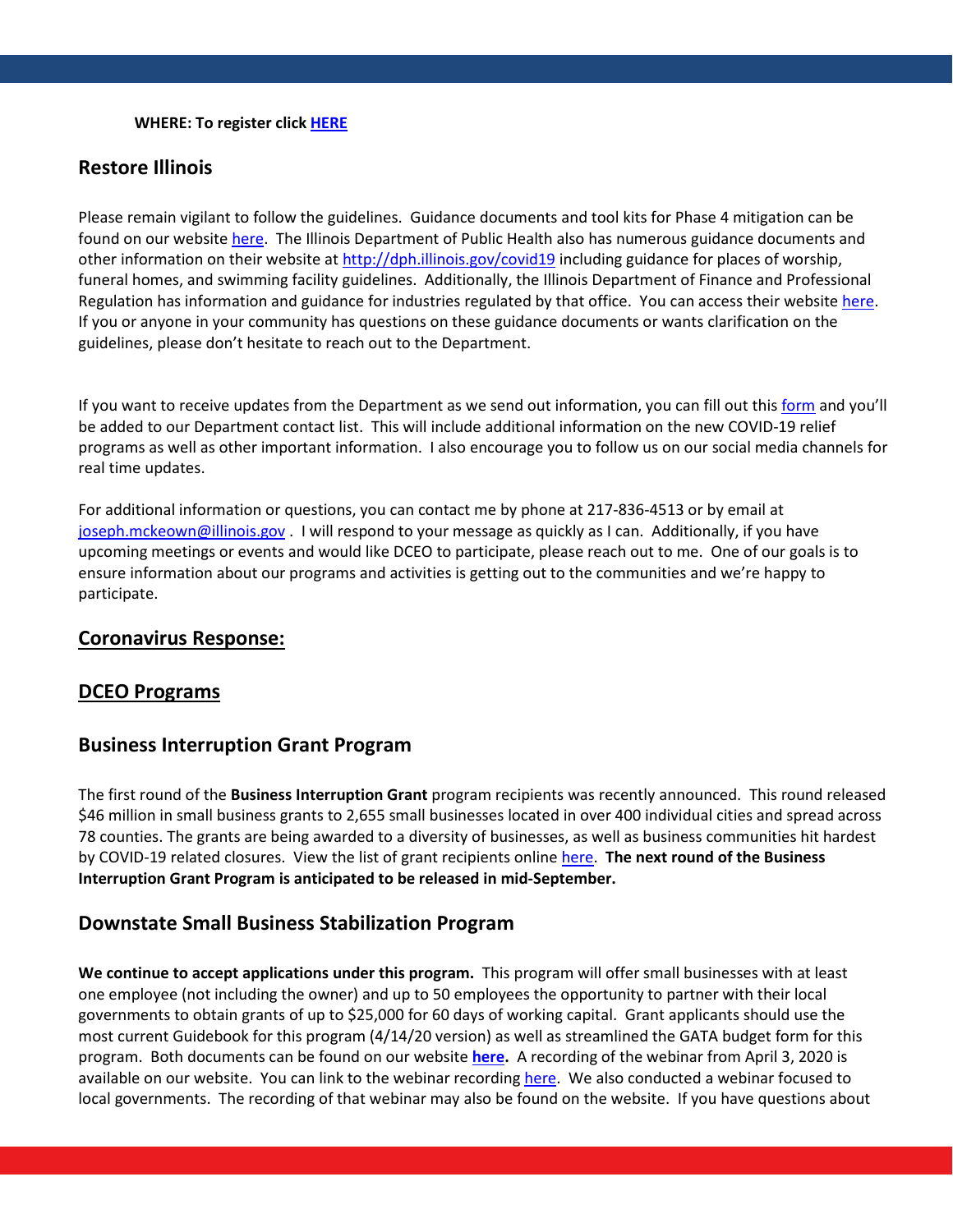this program, do not hesitate to reach out to me or two the Office of Community Development grant manager for your county. Their contact information may be found [here.](https://www2.illinois.gov/dceo/CommunityServices/CommunityInfrastructure/Documents/Community%20Outreach%20Map%20March%202020.pdf) Applications that have been submitted are under review and we will continue to make announcements.

### **Local Coronavirus Urgent Remediation Emergency (Local CURE) Support Program**

Through the Local Coronavirus Urgent Remediation Emergency (Local CURE) Support Program, the State will take steps to deploy \$250 million to local governments in the coming months. The additional state relief funds will help local governments secure reimbursement on eligible costs associated with the emergency response to the ongoing COVID-19 crisis. In the coming weeks, DCEO will administer funds from the Local CURE program to reimburse units of local governments in counties across the state outside of Cook, Lake, Will, Kane, and DuPage Counties. These counties have received funding directly through the federal CARES Act. In rules filed with the Joint Committee on Administrative Rules, DCEO has developed a per capita and needs-based formula for allocating the Local CURE funding.

DCEO has posted updated information on this program on our [website](https://www2.illinois.gov/dceo/Pages/CURE.aspx) including the recording of the July 29, 2020 and August 12, 2020 webinars and presentation slides. Crowe is our administrator partner on this program. The Reimbursement Process Training Manual is also located on the website. The portal is now open to accept reimbursement requests. Again, the application for Allotment C is also open at this time. Please don't hesitate to reach out if you have questions or need assistance with this program.

### **Small Business Administration (SBA) Programs**

#### **Economic Injury Disaster Loan Program (EIDL)e**

**All Illinois small businesses can again apply for the EIDL.** The SBA is offering low-interest federal disaster loans for working capital to small businesses and non-profit organizations that are suffering substantial economic injury as a result of COVID-19. While the EIDL Advance is no longer available, businesses can still apply for the EIDL loan.

- These loans may be used to pay debts, payroll, accounts payable and other bills that can't be paid because of the disaster's impact, and that are not already covered by a Paycheck Protection Program loan. The interest rate is 3.75% for small businesses and 2.75% for non-profits. The first payment is deferred for one year.
- EIDL applications that have already been submitted continue to be processed.

### **Other DCEO Programs**

### **Get Hired Illinois**

DCEO in conjunction with IDES launched the Get Hired Illinois. This is a new portal designed to connect workers with available job and career training opportunities across the state. Governor Pritzker also announced that beginning in June, Illinois residents will have free access to online workforce development courses via a partnership with Coursera. Residents and employers may access Get Hired at [www.illinois.gov/gethired](http://www.illinois.gov/gethired). This portal blends IDES and DCEO resources to provide a one-stop-shop for both job seekers and employers – providing information on job opportunities as well as unemployment resources. The portal is designed to be userfriendly for job seekers of all levels and backgrounds and allows employers to upload jobs, virtual career fairs and training opportunities. Please check this out whether you are a job seeker or an employer.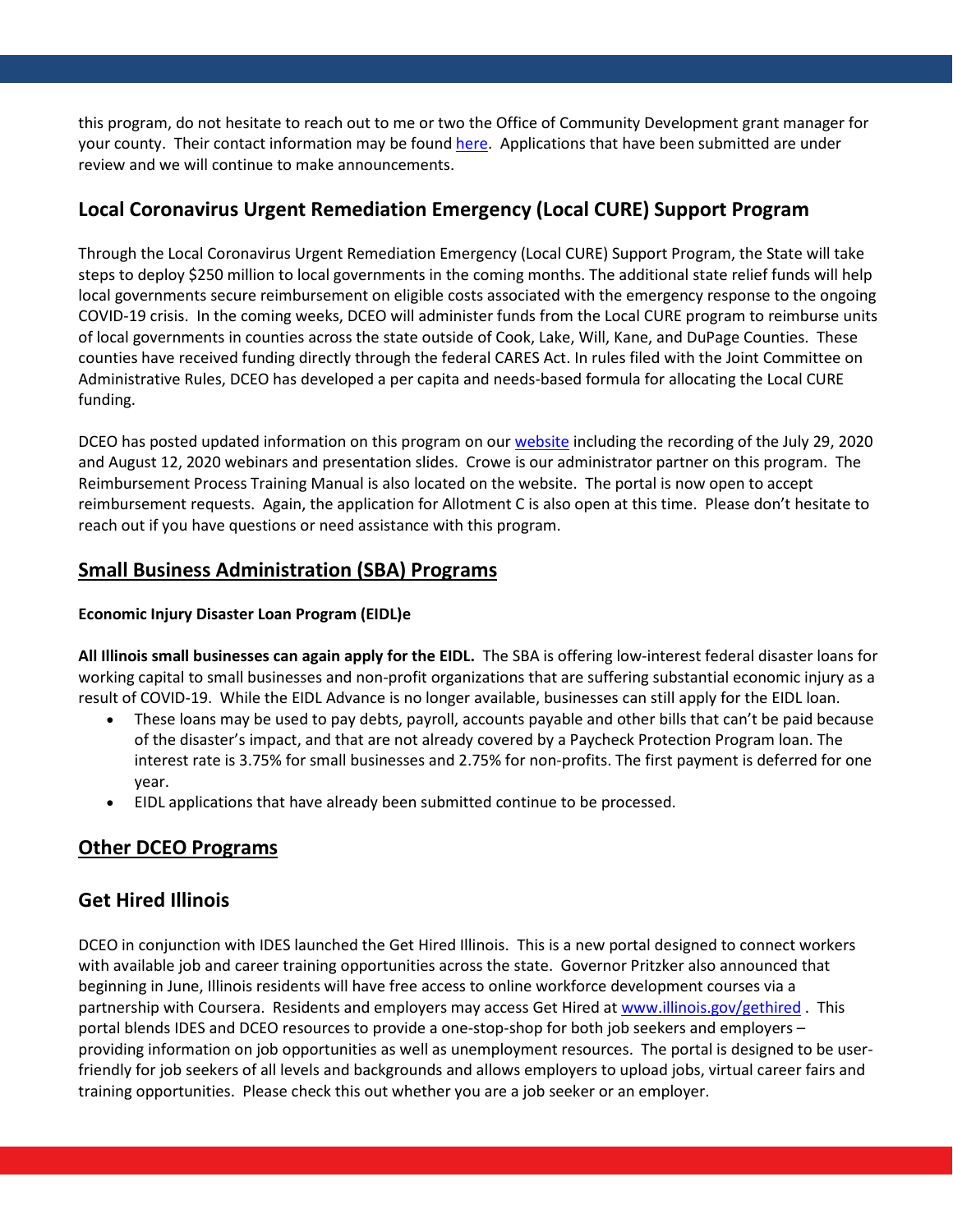### **Rebuild Illinois Opportunities**

**Regional Economic Development:** Local governments, economic development organizations, non-profit organizations, and private companies will be eligible to apply for grants of up to \$2 million on a rolling basis. Funds can be used to support a range of activities including architectural planning and engineering design, land and building acquisition, demolition, costs related to site selection and preparation, utility work, and new construction, among other uses. Applicants will be asked to frame how their proposed projects align with any regional economic plans as well as the [Governor's Five-Year Economic Plan.](https://www2.illinois.gov/dceo/Pages/EconPlan2019.aspx) Successful applicants will be able to demonstrate strong regional support for their projects and lay out a clear vision for job creation by the proposed investment. DCEO will accept applications for regional economic development on a rolling basis. For additional information on these funds, prospective applicants can visit DCEO's website [here.](https://www2.illinois.gov/dceo/CommunityServices/CommunityInfrastructure/Pages/default.aspx) This link will take you to DCEO's website where you will find the guidebook and Q&A documents for this program. Interested parties can send questions to [ceo.ocd@illinois.gov.](mailto:ceo.ocd@illinois.gov)

**Shovel-Ready Sites:** Local governments, economic development organizations, non-profit organizations, and private companies will be eligible to apply for grants of up to \$2 million for most projects and \$1 million for brownfield rehabilitation on a rolling basis. These funds will support investment in sites with great economic development potential that require additional investment in order to become shovel-ready, which includes costs such as site acquisition, environmental site assessment, architectural planning and engineering design, demolition, utility work, and other construction work related to site preparation and improvement. DCEO will seek strong grounding of proposed projects in the [Governor's Five-Year Economic Plan](https://www2.illinois.gov/dceo/Pages/EconPlan2019.aspx) along with any regional economic plans or site-specific plans available. DCEO will accept applications for shovel ready sites on a rolling basis. For additional information on these funds, prospective applicants can visit DCEO's website [here.](https://www2.illinois.gov/dceo/CommunityServices/CommunityInfrastructure/Pages/default.aspx) This link will take you to DCEO's website where you will find the guidebook and Q&A documents for this program. Interested parties can send questions t[o ceo.ocd@illinois.gov.](mailto:ceo.ocd@illinois.gov)

### **Community Development Block Grant Program**

Information regarding the 2020 Community Development Block Grant program is now available on the DCEO website. The 2020 Guidebook, application information, and workshop presentations can be foun[d here.](https://www2.illinois.gov/dceo/CommunityServices/CommunityInfrastructure/Pages/default.aspx) **UPDATE: The application deadline for the Public Infrastructure and Housing Rehabilitation programs has been extended to Wednesday, September 30, 2020.**

### **Other News and Notes:**

### **Illinois Department of Transportation**

The Illinois Department of Transportation has opened the application period for the Illinois Transportation Enhancement Program (ITEP). Project proposals will be accepted through November 2, 2020. Projects eligible for ITEP funding include biking and walking paths, trails, streetscape beautification work and other improvements designed to encourage safe travel across the various modes of transportation at the local level. Applicants can include local governments and regional planning commissions. Nonprofit and private entities that apply must have a public sponsor. The maximum award is \$2 million. To ensure communities with the greatest needs can